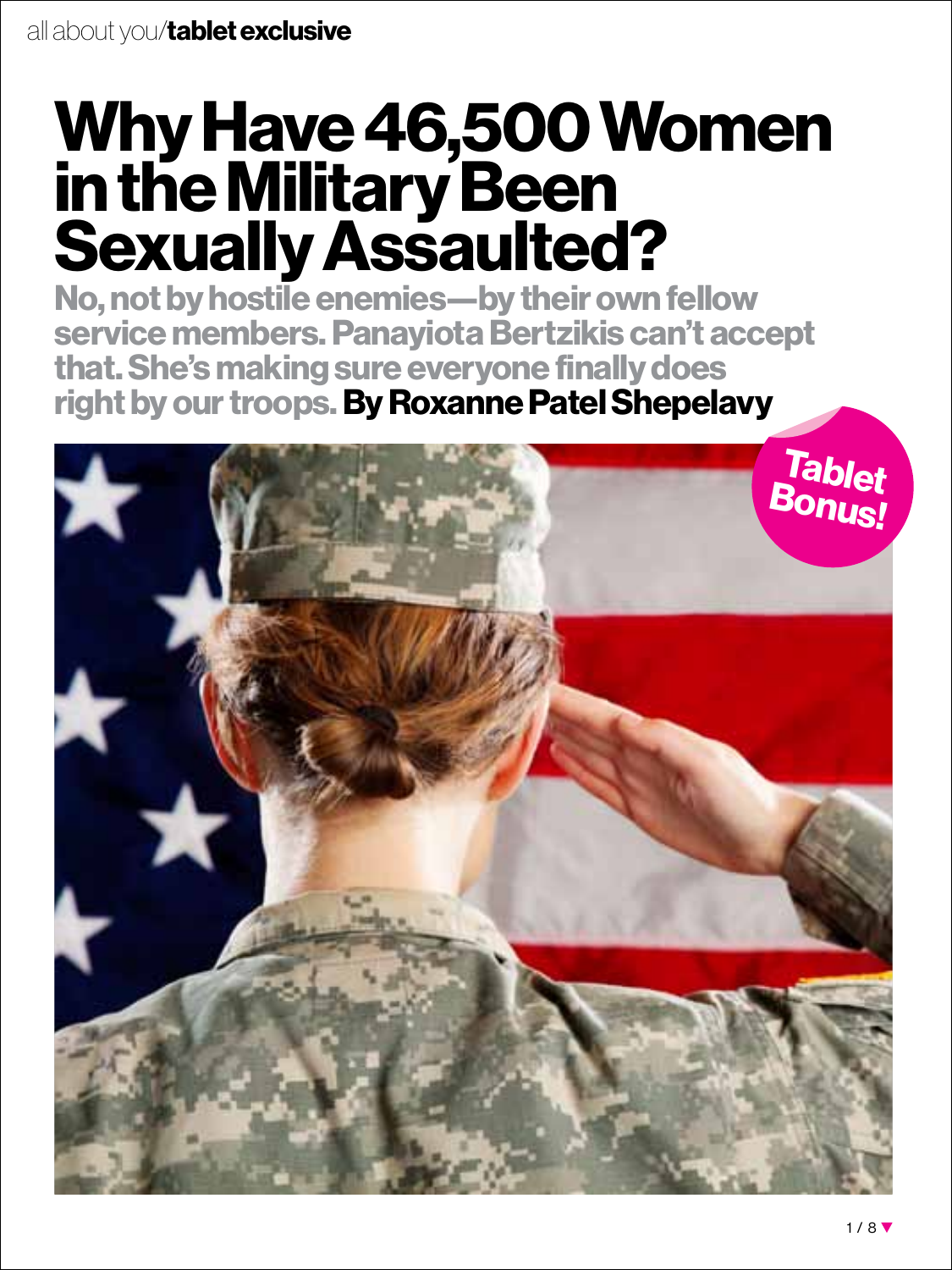A hard shove and a punch to the head sent Panayiota Bertzikis sprawling to the ground. Dazed, she struggled to get back up, to gather her strength, to make sense of what was happening.

As a U.S. Coast Guard seaman for six months, Bertzikis, then 24, was trained to be tough. She knew—or thought she knew—how to spot an enemy, how to protect boaters and oceans and herself from environmental and human threats. She believed in the Coast Guard, had planned a career in it, having grown up near water first in Greece, then in New York City. And since starting her post in Burlington, Vermont, in February 2006, she'd loved the work. She thought she belonged there, among her military "brothers."

But on a recreational hike on May 30, 2006, according to a class-action lawsuit Bertzikis later joined, one of those brothers pushed her down, then crouched on top of her. He punched her in the face and raped her, she says. Then they rode together back to base.

That night she remembered what her instructors had said

**"The government has successfully argued in federal courts that rape is essentially an occupational hazard of military service."**

—lawyer Susan Burke

during boot camp: There was a zero-tolerance policy for sexual assault in the Coast Guard. So Bertzikis did as she'd been told and reported the attack. But her superiors did not launch an investigation, her lawsuit says; instead, she was ordered to stop talking about what had happened—if she continued, she could be charged with a military crime equivalent to slander. (Bertzikis' superiors did not respond to *Glamour* regarding specifics about her case.) Then, she says, she was sent back to her barracks right down the hall from her alleged rapist and tasked with cleaning out an

attic alone with him to "work out their differences."

Three months after the hike, a Coast Guard psychiatrist diagnosed Bertzikis with "adjustment disorder" and recommended her for discharge. "I did have adjustment disorder," Bertzikis says. "I could not adjust to be being raped and get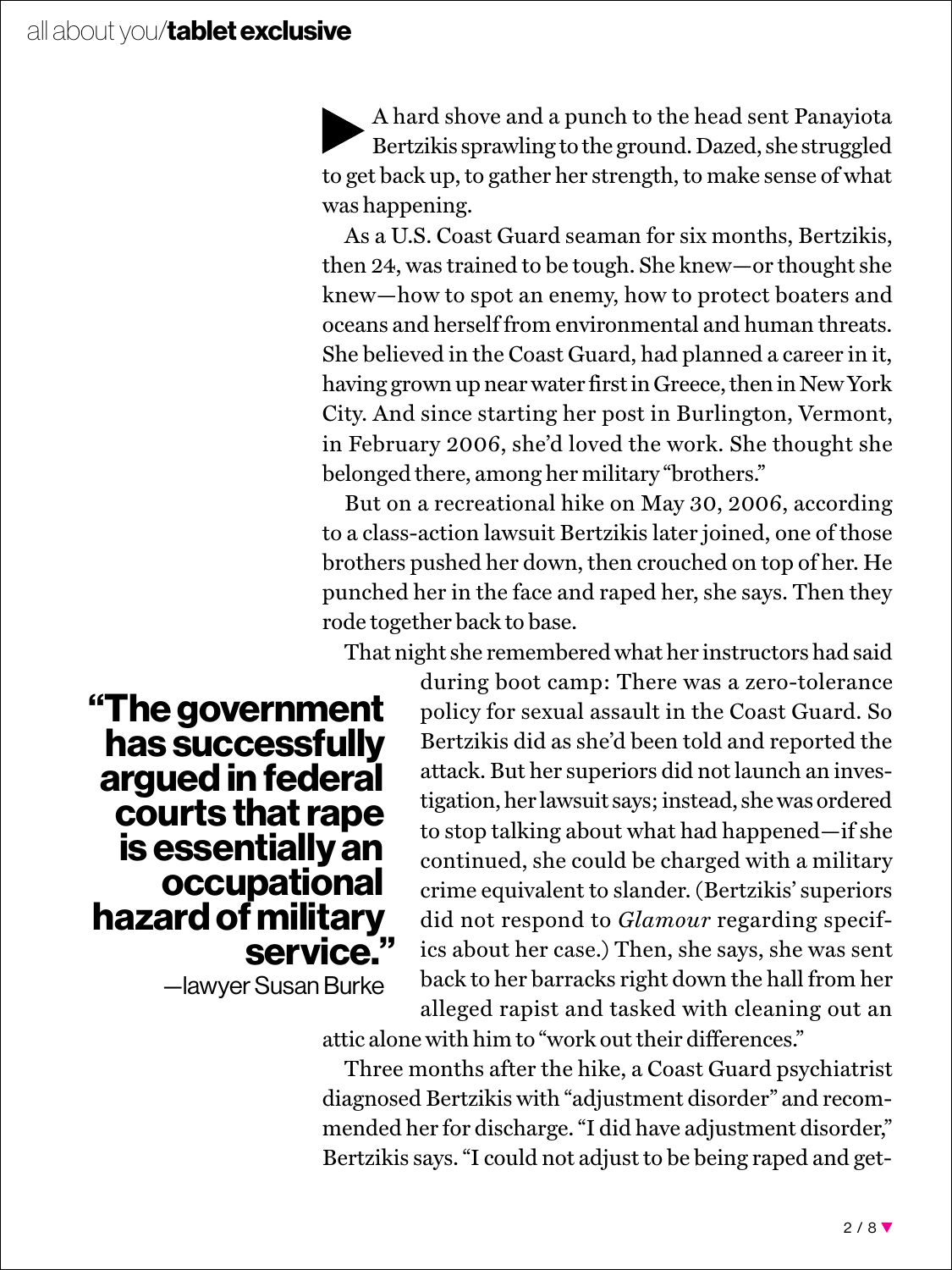ting no justice."

Dismayed that the career she had always dreamed of was about to be over, Bertzikis walked back to her barracks, went online, and started a blog she would name Coast Guard Rape Survivor. "I just wanted someone to listen because," she says, "it suddenly hit me: The Coast Guard is really not going to

**"We'll go to Djibouti to keep the peace, but we won't do anything about the war on women and men in our own ranks."** 

—Jennifer Smith, Air Force technical sergeant do anything." Days after her first blog post, Bertzikis' email inbox started to overflow with stories from women—and men—in the U.S. Army, Navy, Air Force, Marines, and Coast Guard, across every rank and generation. Most of them shared intimate details of being sexually assaulted and then watching their attackers receive little, if any, punishment. Those who reported their assaults said they were often harassed by colleagues and superiors, reprimanded for their behavior, labeled as troublemakers, and in many cases, kicked out of the service. "I realized that the only 'zero-tolerance policy' the military has," Bertzikis says, "is for people coming forward to report a rape."

What Bertzikis did next put her at the forefront of a movement that would expose many of the lurid stories the military had been trying to ignore—and helped thousands of survivors find a way to stand proud again.

### **The explosive truth**

Today even the Pentagon admits that sexual assault in the military is rampant: Nearly one in four female service members says she's been subjected to unwanted sexual contact by someone in the ranks, according to the latest data—that's roughly 46,500 women currently on active duty. And military brass continue to grapple with several embarrassing sex scandals. One of the most recent? The head of the Air Force's Sexual Assault Prevention and Response Program himself was arrested on charges of sexual battery. His mug shot, showing scratches on his face, provoked such outrage, even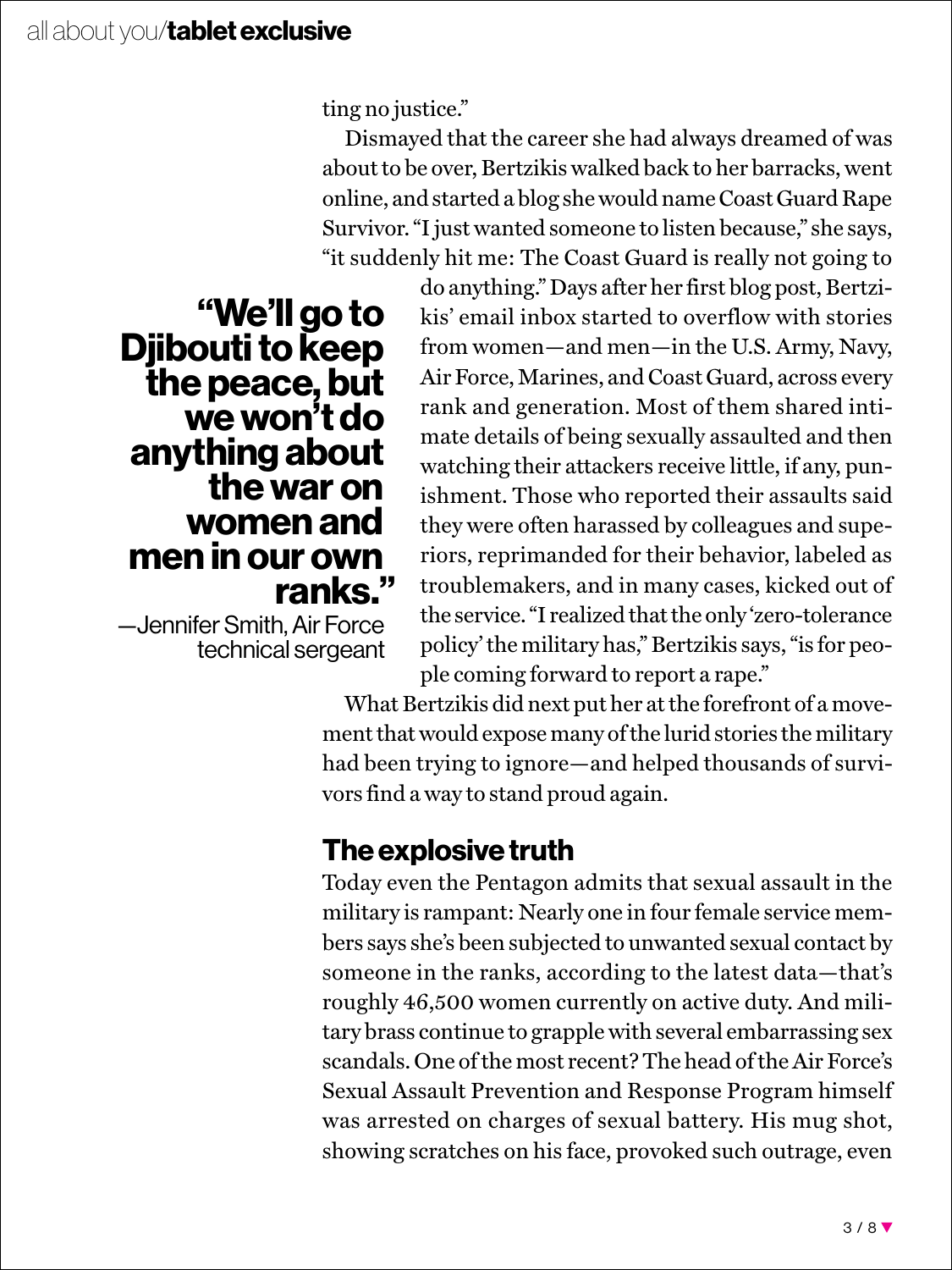#### all about you/**tablet exclusive**

members of Congress tweeted about it.

Back in 2006 Bertzikis was already hearing story after story like this and pushing the military to make changes. Within a year of starting her ad hoc online support group, she turned it into the privately funded Military Rape Crisis Center. Now with a staff of five case managers and more than 100 volunteers, she's helped thousands of service members navigate the military justice system and get the psychological aid she felt she never received. She also has encouraged soldiers to report their claims, and file suit if necessary, against military leaders. Some of those complaints have sparked national headlines and congressional hearings.

It's hardly been smooth sailing, however. In December 2011 military leadership fought, and won, a dismissal of Bertzikis' suit, which included 28 service members, by argu-



In November 2011 Bertzikis joined California congresswoman Jackie Speier, far left, in Washington, D.C., to introduce a bill to stop rape in the military.

Bertzikis and Patrick O'Keefe on their wedding day in New York City on June 11, 2011

Bertzikis getting her message out at a Slutwalk in Phoenix in 2012

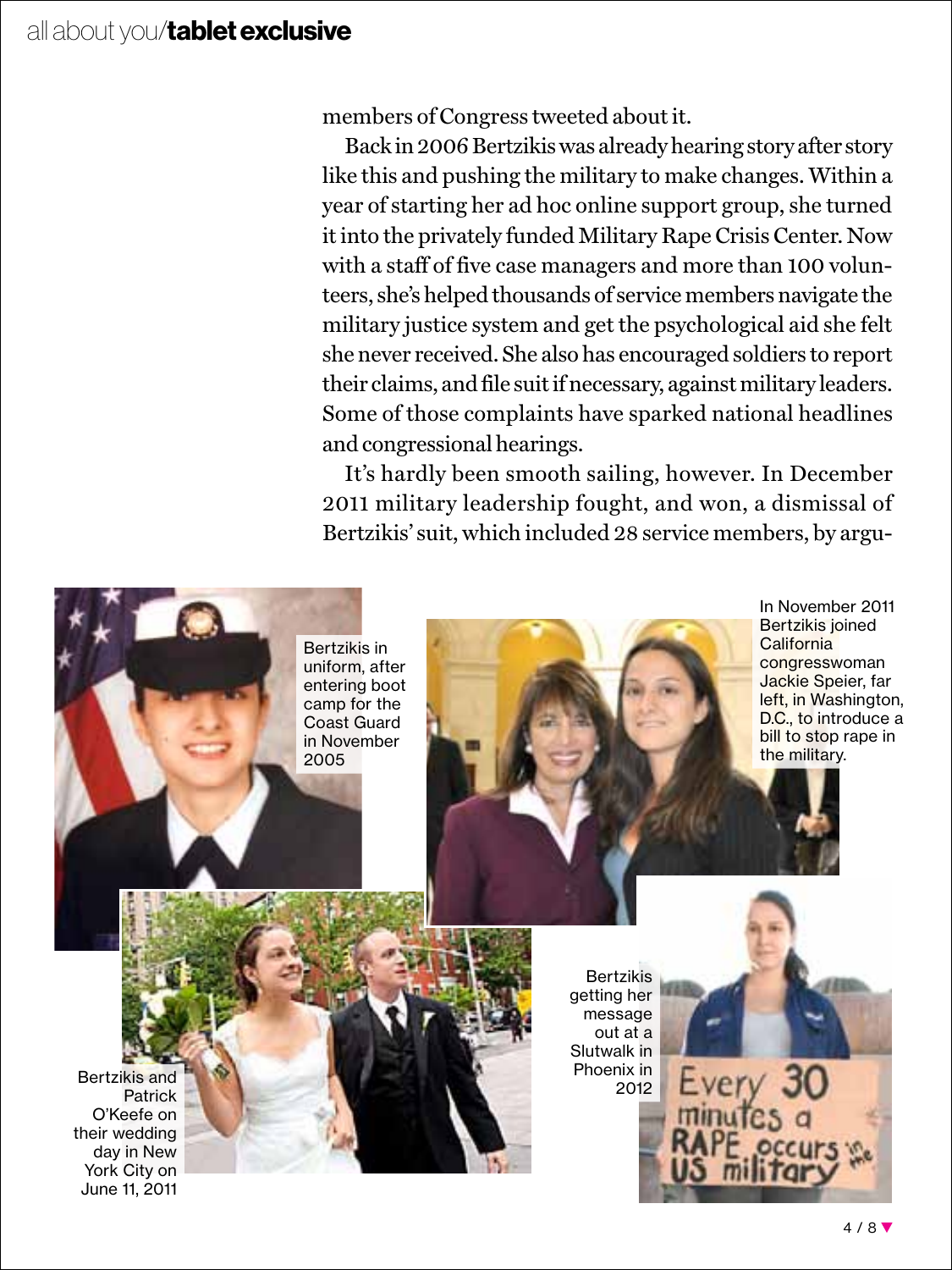ing that "the plaintiffs' claims are incident to their military service" as one of the points. "In other words," her lawyer Susan Burke says, "the government has successfully argued in federal courts that rape is essentially an occupational hazard of military service." The following month, January 2012, then Defense Secretary Leon Panetta publicly vowed

**"It's almost like incest. Victims are violated by someone who was like a brother. Then they are violated again when they're tossed aside by their military family."**

—Nancy Parrish, advocate

to improve how the military handles assault cases. But Bertzikis, who spends her days helping survivors, says, "From what they tell me, not much has changed. Prosecutions are still rare, and survivors are still getting blamed." Indeed, more than a year after Panetta made his promise, a federal court heard another case Burke filed against him and several other military leaders, which represented 12 more service members—and the defense argued again that sexual assault came with the job. "I don't think that expecting to be raped should be part of your career plans," says Bertzikis. "The fact is, this is a problem that has been going on for decades. Now's the time to fix it."

#### **Why rapists in uniform walk free**

How, in 2013, is sexual assault in the ranks still such an intractable problem? Some women point to the hostile environment in the military. Jennifer Smith, 35, an active-duty technical sergeant in the U.S. Air Force who has been serving for almost 18 years, filed a sexual-discrimination administrative complaint last October in which she included a popular song as an example of the culture women face. It goes like this: "Who can take a chain saw / cut the bitch in two/ this half is for me / and the other half's for you." When Smith brought the songbook and other offensive material to the attention of her superior, "he characterized the sexism and hostility as 'part of the mentality' in the Air Force and admitted that he would be 'surprised' if anything were done about it," she says. That attitude, Smith claims, led to her being sex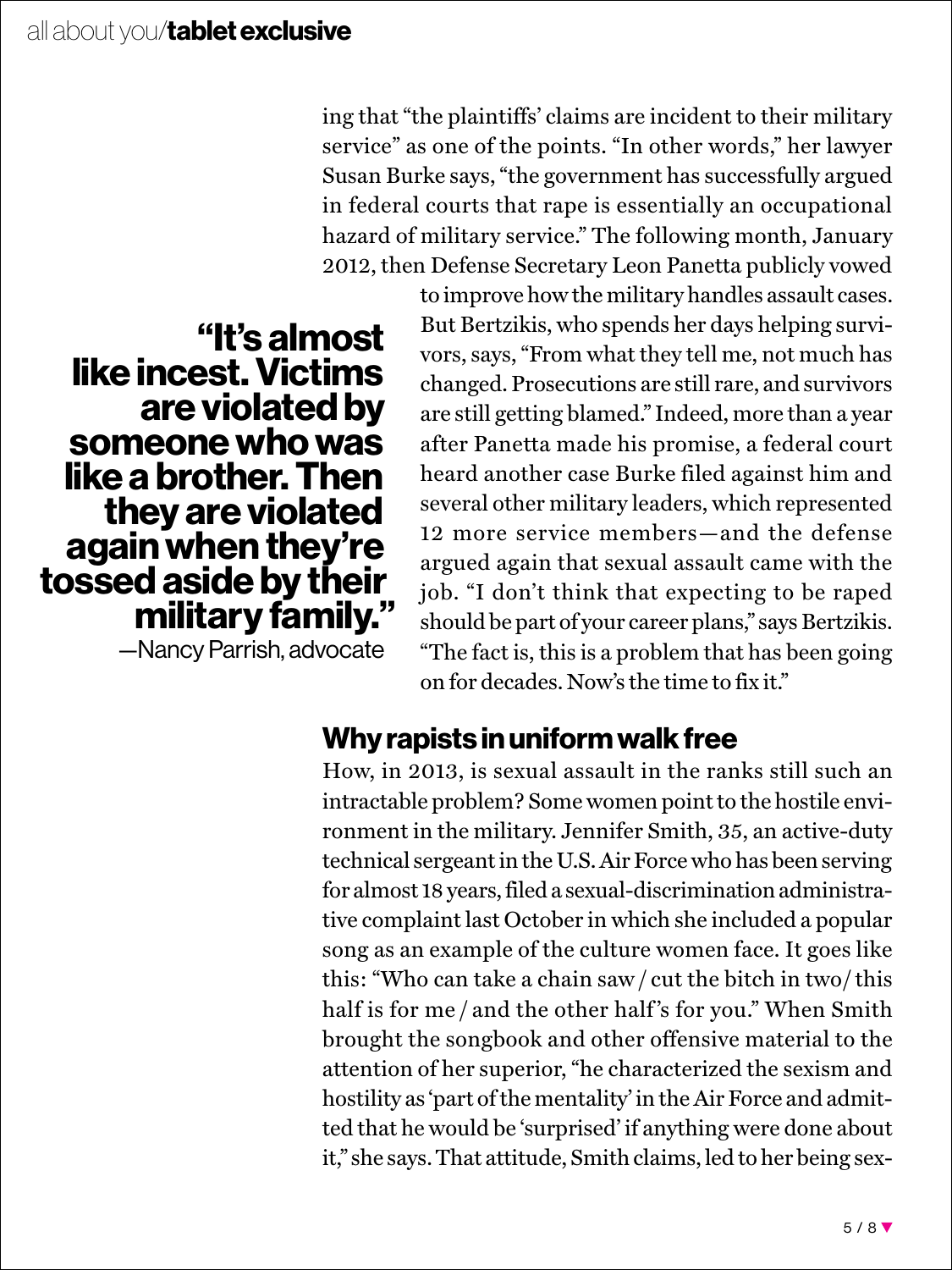ually assaulted while on duty in Iraq in the summer of 2010 by a man who threatened, "I could kill you right now, bitch, and no one is going to miss you." Although she didn't report it at the time—"I knew they'd just look at me as weak and I wouldn't get promoted"—she told her captain upon returning to the States and provided details of the attack in her complaint. (At press time the Air Force had not responded to *Glamour*'s requests for comment.) "We'll go to Djibouti to keep the peace," says Smith, "but we won't do anything about the war on women and men in our own ranks."

Advocates point to another stunningly obvious way to reduce rape in the armed forces: reporting cases to an independent authority, not through the military. The current system allows commanding officers, rather than trained nonmilitary police and prosecutors, to decide the fate of a service member's rape case. "Superior officers with no legal background can close down an investigation, reduce

## **"Because the military investigates its own cases, it's like a perpetrator's drinking party."**

—Panayiota Bertzikis, former Coast Guard seaman

a charge, or decide if a case will even be prosecuted," says Nancy Parrish, president of Protect Our Defenders, an antirape advocacy group for the military. It has an undeniable chilling effect, the Pentagon's own numbers show: Of the 26,000 estimated sexual assaults in the military from October 2011 to September 2012, only 3,374 were reported. That's less than 13 percent. In the civilian world 35 percent are reported.

The data also suggests that the chain of command does little to get justice for victims of rape.

A mere 9 percent of military sexual-assault charges that are reported—about 300 cases a year—go to trial. Bertzikis' story is a case in point. According to her lawsuit, no investigation was ordered when she first spoke up about her rape. Then, after she was finally granted a transfer, she reported the incident again while stationed in South Portland, Maine. This time an official investigation was launched, but even though she says she provided photographs of her bruised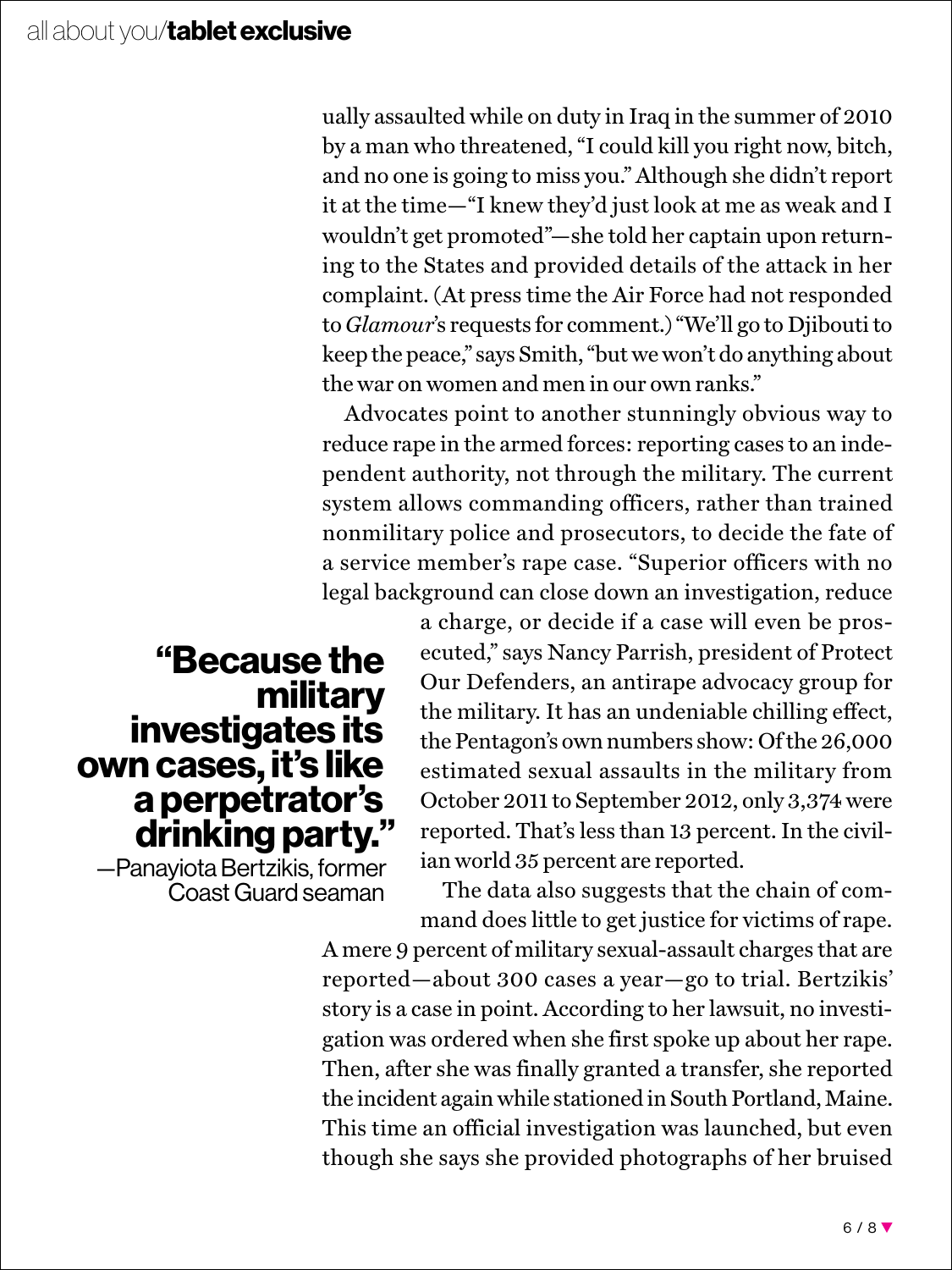face and a letter of apology from her attacker, an internal memo shows the case was dropped "due to lack of evidence."

"It's almost like incest," says Parrish. "Victims are violated by someone who was like a brother. Then they are violated again when they're tossed aside by their military family. That

## **"Panayiota changed my life.…She taught me that it wasn't my fault, that I wasn't alone."**

—Stephanie Schroeder, former Marine

really destroys them." Adds Bertzikis: "We keep relying on the military to do the right thing, and again and again, they don't. It's simple: If rapists were prosecuted, this wouldn't keep happening. Because the military investigates its own cases, it's like a perpetrator's drinking party."

Stephanie Schroeder, a former U.S. Marine, felt that sense of helplessness until she found Military Rape Crisis Center and Bertzikis encouraged her to join the lawsuits against the military leadership.

Schroeder's suit includes shocking details: She'd been on active duty in 2002 when a fellow Marine followed her into the public restroom, shoved her to the ground, and punched her until she was forced onto her back. Then he ripped her pants down and raped her. She reported the attack, but no one was ever punished; instead, the suit contends: "Command laughed at her and said, 'Don't come bitchin' to me because you had sex and changed your mind.'" (The Marine Corps did not respond to *Glamour*'s request for comment.) "The military told me I did something wrong, and I believed them for seven years," says Schroeder. "Panayiota changed my life. She understood my pain; she counseled me through it and taught me that it wasn't my fault, that I wasn't alone."

## **Ending the epidemic**

The avalanche of women's voices like Bertzikis' and Schroeder's is getting noticed. This year President Barack Obama declared, "I have no tolerance for this," and directed Secretary of Defense Chuck Hagel to "exponentially step up our game" to halt such assaults. Hagel, in turn, pledged before Congress to change the military's rape culture. The Department of